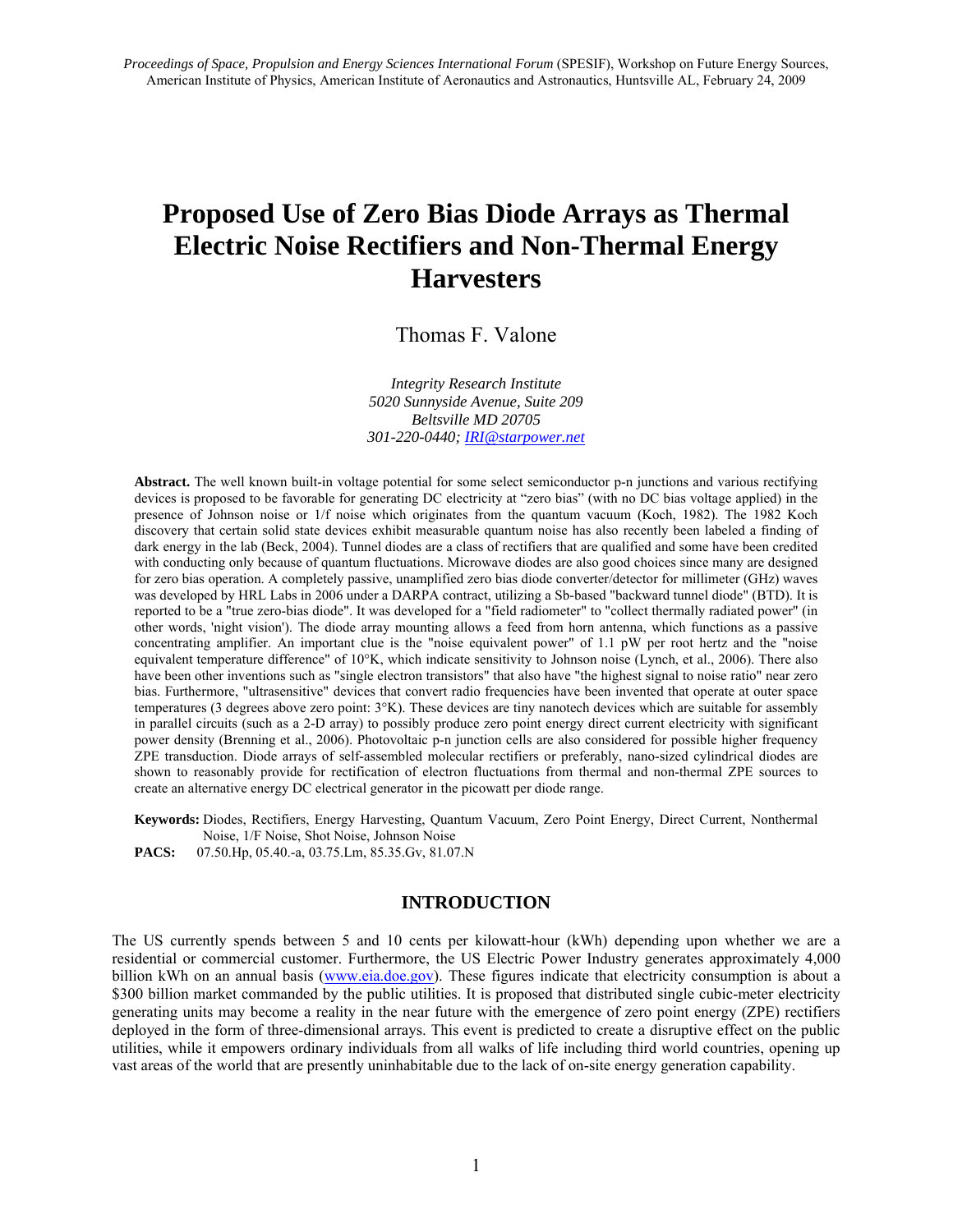The built-in voltage potential across the ends of semiconductor p-n junctions, caused by the charge q difference between the positive p-doped and negative n-doped material, is about 0.6 volts for silicon diodes and normally depends primarily upon kT/q and the ratio of charge carrier concentrations (about 0.026 eV for silicon at room temperature) where k is the Boltzmann constant and T is the absolute temperature. Furthermore, it requires an equivalent voltage bias to overcome the potential barrier and create electronic conduction through the diode rectifier. However, there are other forms of rectifying devices suitable for generating DC electricity with much lower bias voltage requirements. The class of rectifiers that are compatible with ZPE levels of energy are those that operate at "zero bias" (with no bias DC voltage applied whatsoever). Tunnel diodes are one class of rectifiers that are qualified. Microwave rectenna diodes are also good choices since many are designed for zero bias operation. Reference articles are attached showing the use of "broadband spiral antennas" and phase conjugate mirrors for amplifying electromagnetic frequencies that make up quantum noise. The tunneling current in the diodes can also be influenced by the use of magnetic fields as low as 10 gauss as well.

With the numerous discoveries of the various energetic features of the quantum vacuum, as devices get smaller and smaller, it is a predictable certainty that more and more nanotechnology devices will begin exhibiting chaotic zero point energy. It is also noted that developments in molecular nanoelectronics have presented a wide range of molecular and nano-crystal diode options, including Schottky photodiodes based on organic molecules (Reed, 2003). There are many features of Casimir effect and other ZPE-related phenomena which lend themselves to possible generation of electricity (Valone, 2003). One example is the dramatic change of dielectric constant of a cantilever cavity by illumination with a microlaser in order to increase the Casimir force as Pinto proposes and generate 0.5 nW (nW = nanowatt =  $10^{-9}$  W) of electricity with a 100 micron device (Pinto, 1999). Presently, the Casimir force is becoming more commonplace since it is a frequent hazard in the nanotechnology field for the Casimir effect to literally destroy a nano-cantilever when the spacing drops below one micron.



**FIGURE 1.** Example of 1/f noise in the picoampere current range from a diode rectifier, along with contributed noise (g-r lines) from two quantum dot devices (Tsormpatzoglou, 2005).

## **LABORATORY MEASUREMENT OF NON-THERMAL NOISE CURRENT**

Considering electronic circuits, it is important to note that *1/f* noise (noise that decreases with frequency) in carbon shunt resistors and electronic components is also very commonplace (Figure 1). One textbook estimates a noisy operational transresistor circuit used to condition small currents, using parameters for an AD549 electrometer op amp (Analog Devices, Norwood, MA) to have the dominant term coming from Johnson noise (often regarded only as thermal noise) and a minimum noise current of about 0.12 microamps DC (Northrop, 1997). In tunnel junction diodes, thermal fluctuations will lead to a voltage difference across the junction and stimulate tunneling electrons (Sheng, 1978). Furthermore, the electronic fluctuations of ZPE have been measured in the laboratory as some university researchers have been careful to isolate the thermal component of noise (equation (3)) in order to evaluate the *non-thermal, broad spectrum noise* more closely. In a resistively shunted Josephson junction (RSJ), which normally operates at liquid helium temperatures, the non-thermal portion of noise has been unequivocally been measured. With good agreement with the quantum correction to the Nyquist noise generated in the shunt resistor, the spectral density of noise in the resistor, including zero-point fluctuations is found to be (Koch, 1980):

$$
S(f) = (hf / \pi R) \coth(hf / 2kT)
$$
 (1)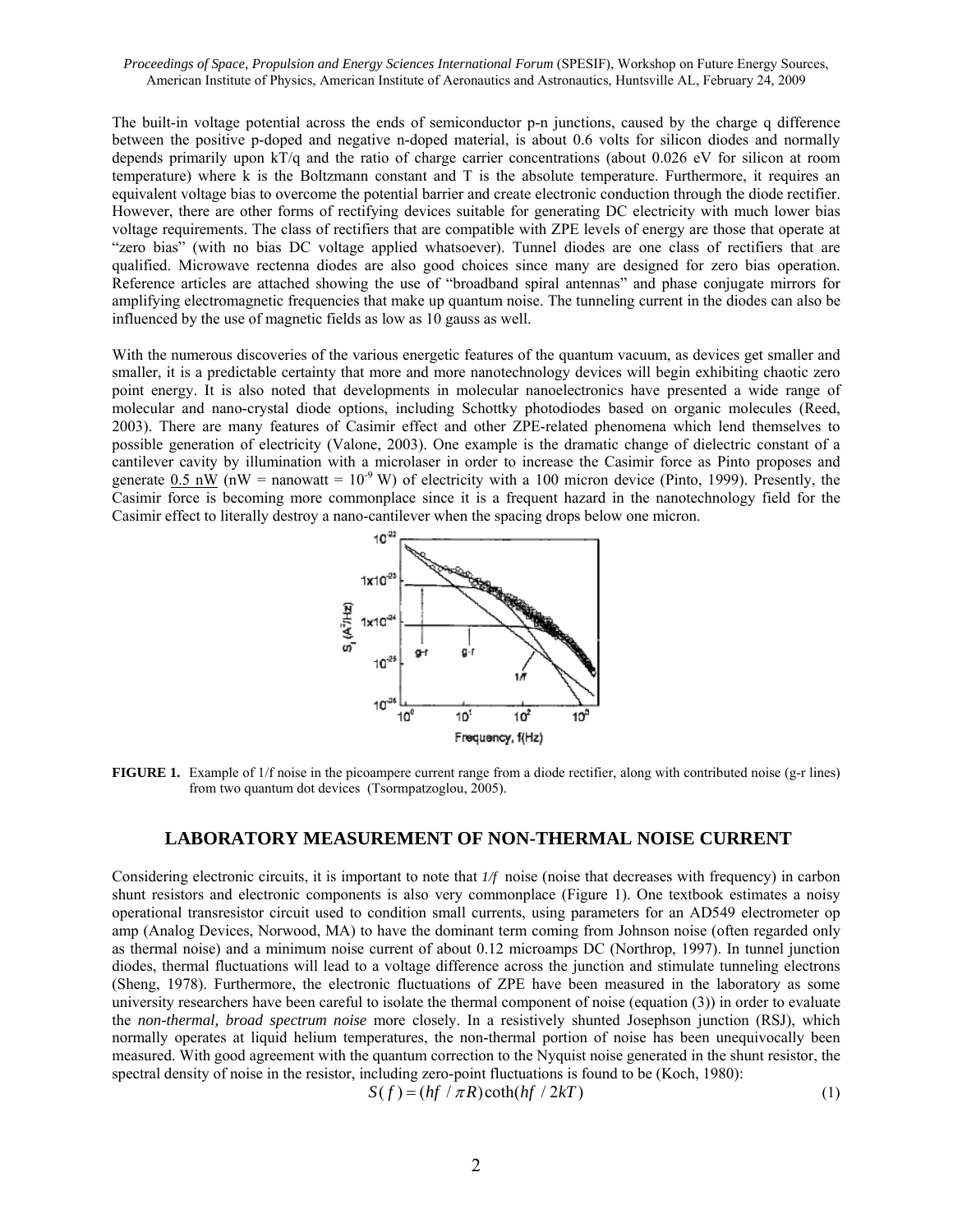Koch (1982) notes that in the extreme quantum limit *eV >> kT*, the observed noise is generated solely by zero-point fluctuations in the shunt resistor *R*, which has a current spectral density of *hf/*π*R* where *h* is Planck's constant and *f* is the frequency. However, treating the electron as a quantum mechanical wave packet, which has some probability of penetrating the barrier by macroscopic quantum tunneling (MQT), a need for a quantitative theory that deals with both zero-point fluctuations and MQT is needed. Koch (1982) measured about a 10% contribution of *1/f* noise to the white noise spectral density and focused on the noise generated solely at the junction, taking into account all extraneous sources of noise.

For frequencies ν up to 500 GHz, Koch (1982) verified that the spectral density of the Josephson junction was in excellent agreement with the prediction of equation (2). Furthermore, the presence of the zero-point energy coefficient term *2hf/R* was demonstrated at frequencies of *hf > kT*.

$$
S_J(f) = (2hf/R)\coth(hf/2kT)
$$
 (2)

In Figure 2, the spectral density of the measured noise is plotted as compared to the dashed lines, which show what the data would look like *without* a ZPE fluctuation term contribution. The graph also clearly shows the upper frequency limit of ZPE fluctuations that Koch measured for the noise spectrum. This work sets the stage for further investigation of other circuit elements and devices that may also exhibit similar behavior of a broadband white noise spectral density due to ZPE that may be buried in thermal Johnson noise as well.



**FIGURE 2.** Measured spectral density of current noise in the shunt resistor of Josephson junction at 4.2K (solid circles) and 1.6K (open circles) up to 500 GHz. Solid lines are the prediction of Equation 2 while the dashed lines represent the theoretical prediction in the absence of the zero-point energy term and fall far below the data at the higher frequencies (Koch, 1982).

Further considering resistor-based noise from the quantum vacuum, Blanco *et al*. (2001) have proposed a method for enhancing the ZPE-induced voltage fluctuations in circuits. Treating a coil of wire theoretically as an antenna, they argue that the antenna-like radiation resistance of the coil should be included in the total resistance of the circuit, and they suggest that it is this total resistance that should be used in the theoretical computation of the ZPE-induced voltage fluctuations. Because of the strong dependence of the radiation resistance on the number of coil turns (scaling quadratically), coil radius (quartic scaling), and frequency (quartic scaling), these enhanced ZPE-induced voltage fluctuations should be measurable in the laboratory at quite accessible frequencies in the 100 MHz range (Davis, 2006). To clarify, Koch (1982) emphasized the existence of ZPE fluctuation broadband white noise which is found in the semiconductor junction and more prominently in the shunt resistor. However, as equation (1) and equation (2) demonstrate, the resistance *R* is found in the denominator and so it is unlikely that high resistance is an advantage when attempting to transduce ZPE fluctuation noise in a circuit.

As we look at the dominant contribution to electronic noise, thermal voltage fluctuations are proportional to the resistance as seen in equation (3). Therefore, high resistance may be recommended for rectifying thermal fluctuations.

$$
V_N = 4kTRF_{BW} \tag{3}
$$

Voltage noise  $V_N$  from thermal fluctuations has the form of equation (3) and depends upon the Boltzmann constant  $k$  $(1.38 \times 10^{-23})$ , absolute temperature *T* (Kelvin), the resistance *R* of the circuit, and the frequency bandwidth  $F_{BW}$  in Hertz. It may be emphasized that ZPE fluctuation circuits working at room temperature will automatically include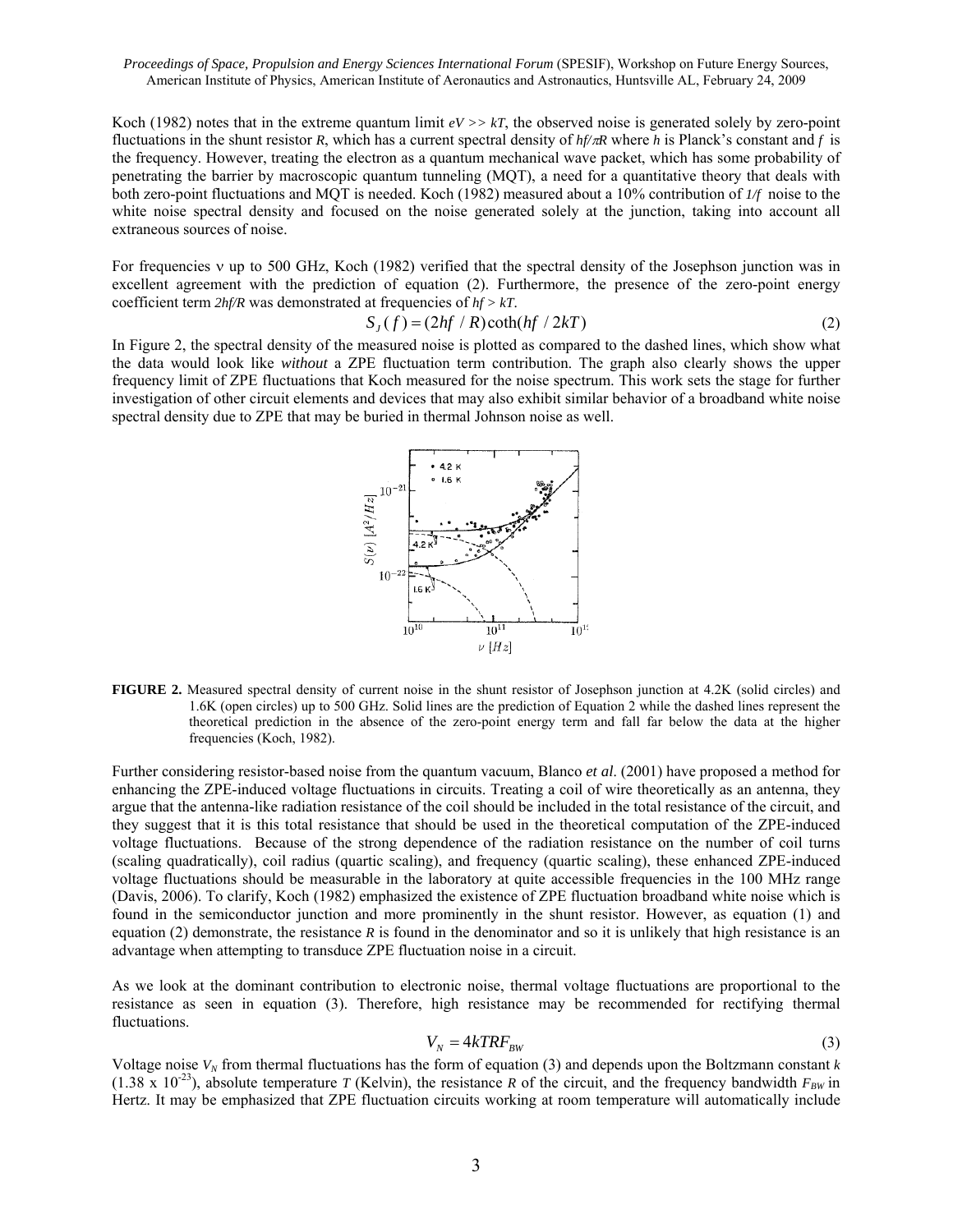thermal fluctuations and perhaps should be designed to maximize both contributions. Furthermore, optimizing a resistance circuit for thermal fluctuation rectification should also include zero bias diodes for high efficiency, which will also therefore, absorb heat from the environment. The recent discovery of a Brownian refrigerator also called "the world's smallest fridge" accentuates the availability of additional spinoffs from the development of a molecular diode rectifier array for noise transduction (Van den Broeck, 2006).

## **ARGUMENT FOR THE USE OF CERTAIN DEVICES FOR ZPE CONVERSION**

Regarding the existence of substantive experiments showing extraction of energy from the quantum vacuum, a summary of the most robust examples has been published (Valone, 2007). It also includes the discovery that there exists a class of diodes (rectifiers) that operate at "zero-bias" (no voltage applied to make them work) and well into microwave frequency bands, that are suitable for generating trickle currents from the zero point energy quantum vacuum because of natural nonthermal electrical ZPE fluctuations (*1/f* or Johnson noise), in addition to a serendipitous "piggy back" inclusion of electrical noise from thermal fluctuations, as well as any and all ambient electromagnetic field (EMF) radiation that happens to impinge on the diode generators. In effect, such zero bias diode arrays are predicted to act as broadband *energy harvesters* for a vast range of wasted electromagnetic interference which, especially in urban environments, can have a reasonably valuable power amplitude from radio, cellular, television, radar, satellite, short-wave, ELF, VLF, Schumann and other EMF transmissions.

Furthermore, there are patents and published studies that review tunneling semiconductor devices at zero voltage (zero bias). Several microwave diodes also exhibit this feature. However, it is important to appreciate that looking in the noise level (*1/f* noise or Johnson noise) is where ZPE manifests (Valone, 2004). Nature has also been helpful since broadband white, *1/f* and thermal noise in the diode is also generated at the junction itself and therefore, requires no minimum signal to initiate the conduction in one direction.



**FIGURE 3.** Spectral density of voltage noise in a single-electron transistor (a) in the off-state as compared to the (b) normal run mode at 1.5 nA and  $E_c = 2.5$  K (Kach, 2003)

It should also be noted that the work of Yasutomi (2004) with peptide molecular photodiodes just 1 nm across is advantageous for possible 2-D parallel arrays of diodes. Many of these molecular diode rectifiers are also selfassembling, which facilitates fabrication techniques (Dhirani, 1997). However, most organic molecular diodes exhibit high resistance and fairly large junction bias voltage. Even single-electron transistors (SET), which can be viewed as back-to-back diodes (p-n-p or n-p-n) display a spectral noise density similar to a black body radiation curve (Figure 3). SET's sometimes have "the highest signal to noise ratio" near zero bias. Furthermore, these "ultrasensitive" devices that convert radio frequencies have been invented that operate at outer space temperatures (3 degrees above zero point: 3°K). These devices are tiny nanotech devices so it is possible that lots of them could be assembled in parallel (such as an array) to produce ZPE electricity with significant power density (Brenning *et al*., 2006).

Beginning with the patent literature, the following US patents are perhaps the most significant for indicating ZPE research in this area. "Diode Array" by Charles Brown #3,890,161 and "Type II Heterostructure Device" by Capasso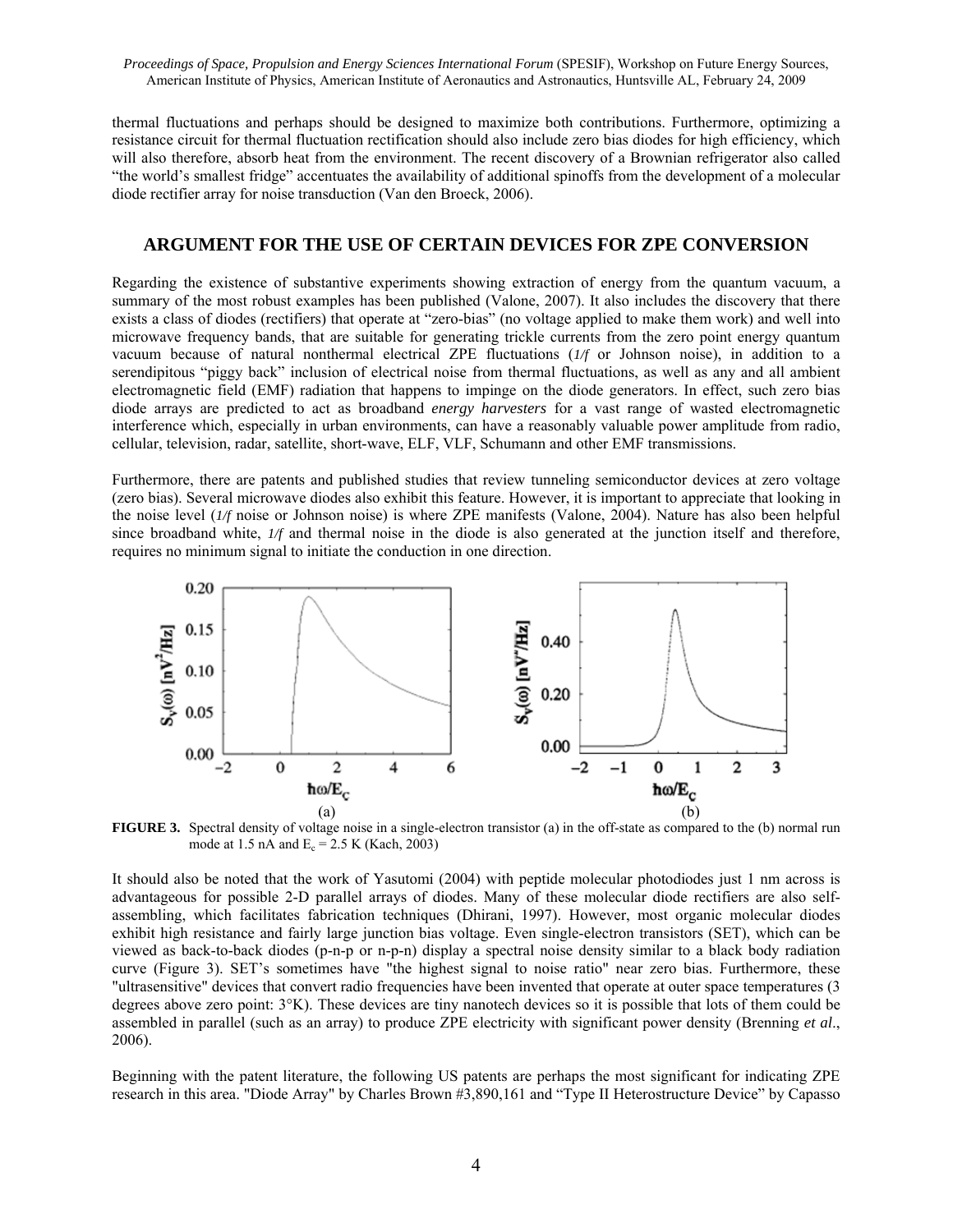#4,704,622 actually acknowledge ZPE for their functional nature (Note: www.google.com/patents is a good source of printable, pdf-format patents). Capasso, an IBM engineer, indicates that his tunneling device only works if ZPE is present, analogous to what Planck discovered a century ago with his well-known second radiation law that matched the black body curve for the first time. Brown suggests that metal-metal diodes probably will be a popular brand for ZPE usage with millipore sheet assembly. While Brown patented his invention back in 1975, his idea has been revived and rejuvenated by Kuriyama's "Method for Manufacturing a Semiconductor Device" US Patent #7,183,127 which cites Brown's patent and others with similar cylindrically shaped pores for p-n junction design. It is encouraging to note that Kuriyama's preferred range of diameter for each cylindrical diode is not smaller than 1 nanometer (nm) and not larger than 10 nm. In addition, several references are cited for nano-hole and nano-wire construction techniques, especially with regard to p-n or p-i-n junctions. A typical example of aluminum-silicon nano-structures has achieved an average diameter of 3 nm per cylinder with a 7 nm spacing between them, with a length of 200 nm per cylinder. Kuriyama also notes that these dimensions also hold if germanium is substituted for silicon. He also includes the important option of an electrode plate on the top and bottom of the diode array, or an electro-conductive substrate for the bottom common conductor. The smallest diameter that Kuriyama cites as a practical example has a 1 nm cylinder width with a 3 nm spacing between the diodes in 1000 nm square semiconductor dies, as seen in Fig. 4. This creates a diode density of approximately  $10^{12}$  diodes per cm<sup>2</sup> which is on the order of self-assembled quantum dot GaAs Schottky diodes grown by atomic layer molecular beam epitaxy (ALMBE) with InAs dots which have a diode density of  $10^{11}$  per cm<sup>2</sup> (Hastas, 2003).



**FIGURE 4**. Updated version of a Brown's p-n junction (a) diode array (38) and (b) with parallel conductors (39) added (Kuriyama, A., Miyata, H., Otto, A., Ogawa, M., Okura, H., Fukutani, K., and Den, T., "Method for Manufacturing a Semiconductor Device", U.S. Patent 7,183,127, Feb. 27, 2007, Fig. 4D and 4E).

To summarize this section, the diodes reviewed provide the ability for greater than uncertainty generation of energy from ZPE and can be enhanced with resistance in the circuit for thermal noise rectification as well (Davis*,* 2006). Davis cites the multiple papers that Koch published decades ago. Davis presented this interest at the 2006 STAIF conference and has approached Lockheed Martin to fund a replication of Koch's work. Dr. Christian Beck, who also cites Koch's paper, uses the Koch experiment to argue that dark energy is measurable in the laboratory (Beck, 2005). The next section contains specific detail that further helps to explain zero bias diodes (Valone, 2007).

### **EXAMPLES OF ZERO BIAS DIODES USEFUL FOR ENERGY GENERATION**

An invention developed in 2005 by the University of California Santa Barbara is the "semimetal-semiconductor rectifier" for similar applications, to rival the metal-semiconductor (Schottky) diodes that are more commonly known for microwave detection. Figure 5 shows the zero-bias rectifier that is capable of high "RF-to-DC current responsivity" 20 A/W which operates at room temperature with a noise equivalent power (NEP) of 8.9  $\times$  10<sup>-13</sup> W/Hz<sup>1/2</sup>. Most importantly, the inventors claim that the new diodes are about 20 dB more sensitive than the best available zero-bias diodes from Hewlett-Packard (Young *et al.,* 2005).

Solid-state diodes which exhibit the ability to rectify EMF energy include the class of "backward diodes" which operate with zero bias (no external power supply input). This includes US patent #6,635,907 "Type II Interband Heterostructure Backward Diodes" and also US patent 6,870,417 "Circuit for Loss-Less Diode Equivalent". These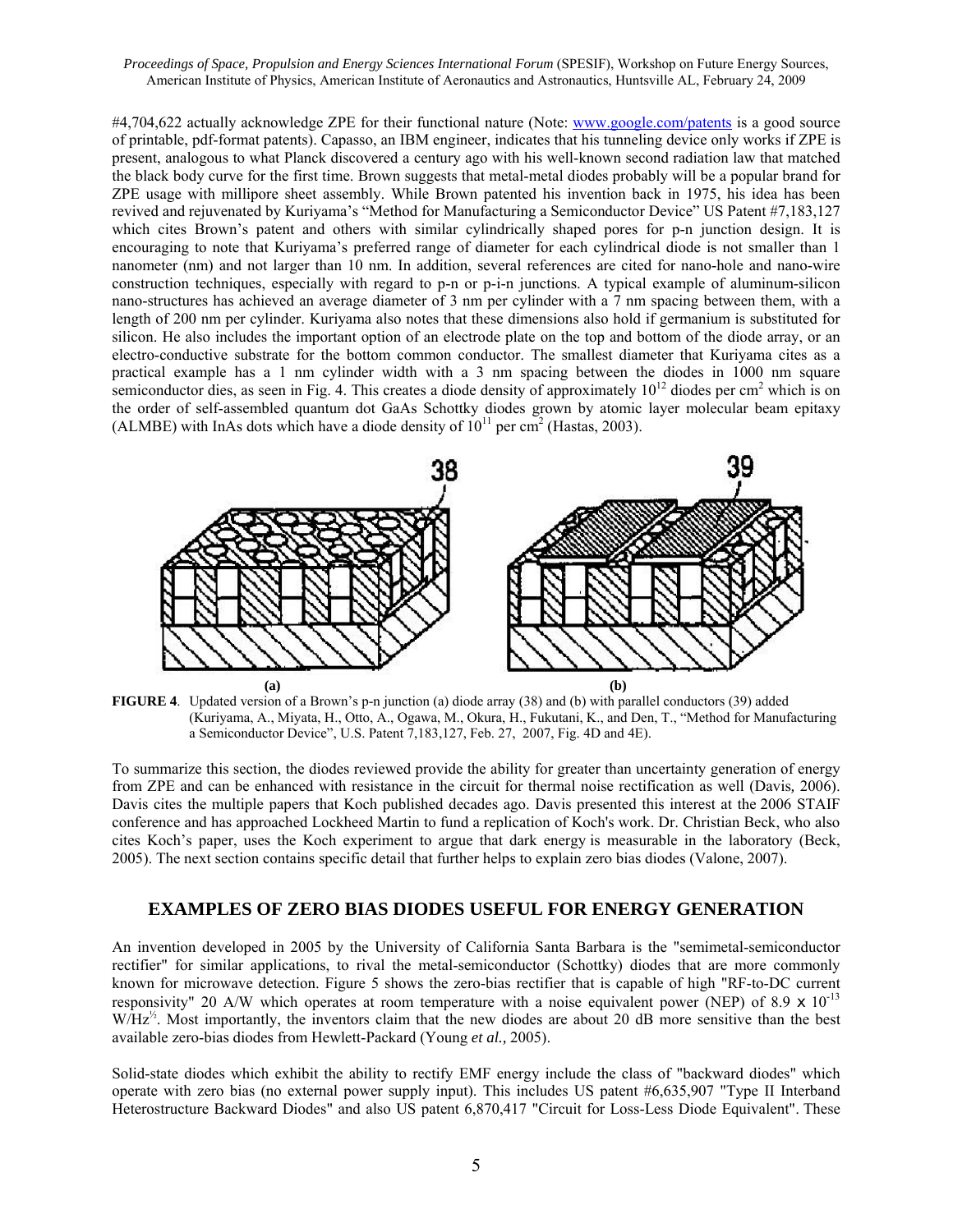devices have been used in microwave detection for decades but have apparently never been tested for nonthermal zero point energy fluctuation conversion. There is every reason to presume they include such ZPE radiation conversion in their everyday operation but it is unnoticed with other EMF energy being so much larger in amplitude. US Patent #6,635,907 from HRL Laboratories describes a diode with a very desirable, "highly nonlinear portion of the I-V curve near zero bias."



**FIGURE 5.** Example of a modified Schottky diode (semimetal-semiconductor) InGaAs rectifier for sensitive room-temperature microwave detection that operates well at zero bias voltage, where (a) shows increasing current levels in amperes with lower InAlAs percentage and (b) shows increased responsitivity in A/W at zero bias voltage and higher InAlAs levels (Young, 2005).

These diodes produce a significant current of electrons when microwaves in the gigahertz range are present. Another example (Figure 6) is Morizuka's Patent #5,930,133 from Toshiba entitled, "Rectifying device for achieving a high power efficiency." They use a tunnel diode in the backward mode so that "the turn-on voltage is zero." Could there be a better device for small voltage ZPE fluctuations that don't like to jump big barriers?

In 1994, Smoliner reported, for the first time, resonant tunneling while applying no voltage at all to the onedimensional quantum wells that his team had created. They used "anharmonic oscillation" to substitute for zero point energy, which they ignored "for simplicity" though it was powering the tunneling of their electrons in each well, where the electrons prefer a zero voltage bias for the best results (Smoliner, 1994). In Figure 7, Smoliner reports wave function calculations for quantum dot tunneling diodes that show a maximum at zero bias voltage (Smoliner, 1996). Such work with quantum dots also cite the "zero-bias voltage anomaly" which displays a Kondo resonance and coherent coupling that enhances transport at zero bias and low temperatures (Schmid, 1997).



**FIGURE 6.** Tunneling current in a reverse-bias, backward tunnel diode used as a rectifying device at zero bias (Morizuka, K., "Rectifying device for achieving high power efficiency," U.S. Patent 5,930,122, July 27, 1999, Figure 5)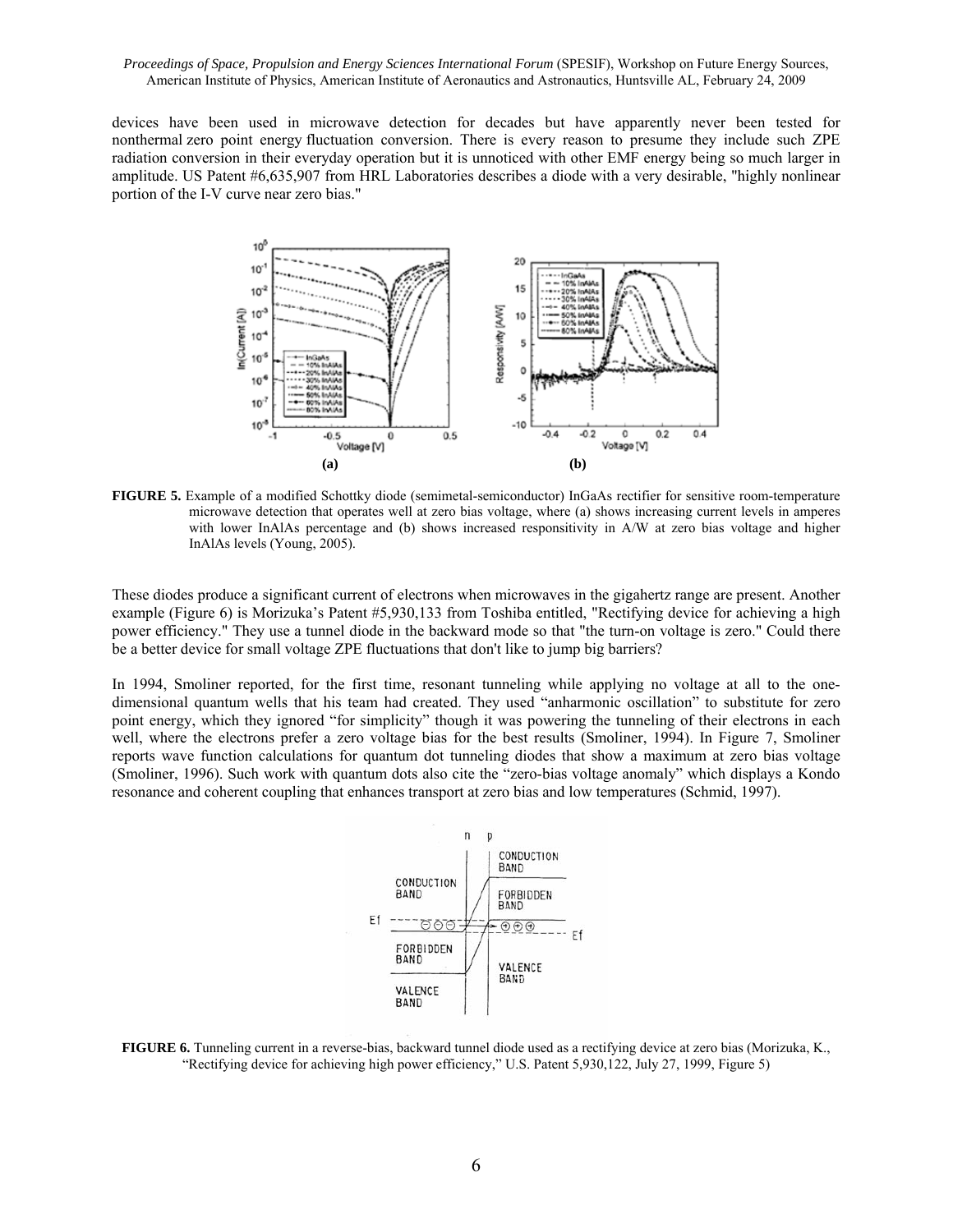A completely passive, unamplified zero bias diode converter/detector for millimeter (GHz) waves was developed by HRL Labs in 2006 under a DARPA contract, utilizing a Sb-based "backward tunnel diode" (BTD). It is reported to be a "true zero-bias diode" that does not have significant 1/f noise when it is unamplified. It was developed for a "field radiometer" to "collect thermally radiated power" (in other words, 'night vision'). The diode array mounting allows a feed from horn antenna, which functions as a passive concentrating amplifier. The important clue is the "noise equivalent power" of 1.1 pW per root hertz (picowatts or a trillionth of a watt) and the "noise equivalent temperature difference" of 10K, which indicate sensitivity to Johnson noise which includes ZPE. Perhaps HRL Labs has one of the recommended devices for passive thermal and non-thermal electric energy generation (Lynch, *et al*., 2006).

Dr. Peter Hagelstein from Eneco, Inc. was thinking along the same lines when in 2002 he patented his "Thermal Diode for Energy Conversion" (US Patent #6,396,191) which uses a thermopile bank of thermionic diodes. These are slightly different, more like thermocouples, than the diodes that are advocated in this article. However, Hagelstein's diodes are so efficient that he predicts that, with only a  $10^{\circ}$ C temperature difference, a water pool of six meters on a side could supply the electricity for a house. He also suggests their use as "efficiency boosters" for augmenting the performance of electric or hybrid cars.



**FIGURE 7.** Calculated wave function overlap between the 2D state and the lowest three 0D states for a quantum dot with a rectangular potential of finite height (for example, an ultra-small, pillar-shaped double-barrier resonant tunneling diode), including the sum over all 0D subbands showing a maximum at zero bias voltage (Smoliner, 1996).

Other devices which also will provide the fuelless electrical energy cars, planes and homes need simply use zinc oxide or titanium oxide films that can convert ambient heat into electricity, as used in photovoltaic panels. A few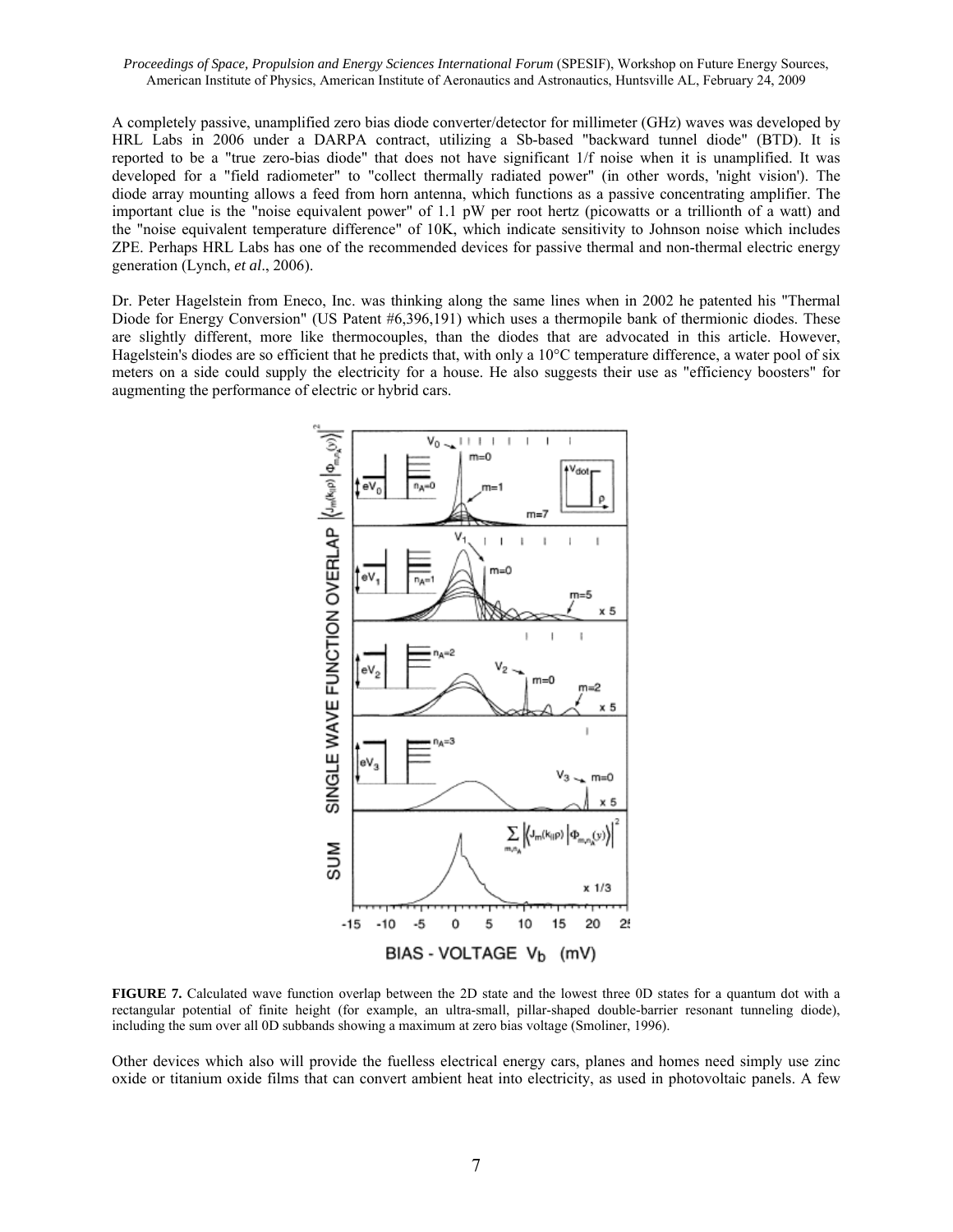reports indicate that these work reliably for years. Such solid-state diode converters will also grab the nonthermal ZPE in the process and therefore can work in outer space, even without solar exposure.

#### **THEORETICAL ENERGY DENSITY CONSIDERATIONS**

Since the ZPE spectral density depends upon the third power of the frequency, which is inversely proportional to the wavelength, an interesting exercise is to see how much energy is available from the quantum vacuum or the DEAC is to calculate the ZPE spectral density for various frequency ranges. This can also be regarded, using  $c = \lambda f$ , to correspond to certain minimum volumes based on an assumption of a resonant cavity, such as with the physics approach to scattering problems or electromagnetic radiation. Both models apply to treatments of virtual particle radiation. A more in depth treatment of this topic is found in my book on the subject (Valone, 2004). Integrating over the frequency range of interest produces a higher, fourth power dependence of the ZPE spectral density on frequency f, where the angular frequency  $\omega = 2\pi f$  (Milonni, 1994).

$$
\int_{\omega_0}^{\omega_2} \rho(\omega) d\omega = \frac{\hbar}{8\pi^2 c^3} \left(\omega_2^4 - \omega_1^4\right) \qquad \text{eV/m}^3 \tag{4}
$$

Initially we assume that a resonant frequency of  $10^{17}$  Hz will correspond to a wavelength on the order of the junction size. Roughly estimating a typical nano-sized diode junction to be on the order of a cubic nanometer  $(1 \text{ nm}^3)$  for the Kuriyama nano-size cylinder-shaped diode, the spectral energy density of the zero point field in that volume would possibly suggest what the maximum energy is theoretically available in that small volume from the quantum vacuum. A preliminary estimate of the photon energy at the frequency of interest using the Einstein equation  $E = hf$ yields a keV range of energy or by conversion, radiation energy in the femtojoule  $(10^{-15}$  J) range. Therefore, it is expected that the ZPE spectral density will also be of the same order of magnitude. Substituting a resonant frequency of  $10^{17}$  Hz into equation (4) yields about 390 eV/nm<sup>3</sup> which when converted tells us that an energy density of about a terajoule per cubic meter  $(10^{12} J/m<sup>3</sup>)$  is available from the quantum vacuum up to that frequency but only about a femtojoule of energy in a cubic nanometer  $(10^{-15}$  J/nm<sup>3</sup>) which is about the same as the simple photon energy calculation.

However, in order to justify a power level of a picowatt per diode, it would be advantageous to show that at least a picojoule per diode is available theoretically from the zero point field, since watts equal joules per second. Therefore, two considerations usually are introduced at this point. One is that the maximum accessible frequency must be higher than  $10^{17}$  Hz and secondly, perhaps the resonant cavity or scattering volume size needs to be correspondingly reduced. The second consideration, to quantum vacuum engineers and physicists, is easy to justify since the Zitterbewegung or quantum fluctuations affects individual atoms and electrons directly, more than atomic clusters of crystal lattices in a semiconductor junction. The volume of an atom (picosphere =  $10^{-12}$  m<sup>3</sup> = 1 pm<sup>3</sup>) or electron (femtosphere =  $10^{-15}$  m<sup>3</sup> = 1 fm<sup>3</sup>) would then be more appropriate for resonant frequency considerations of the influence of ZPE-induced noise. (The classical electron radius  $e^2/mc^2$  is about 2.8 fm.) Respectively, equation (4) yields about 390 keV/pm<sup>3</sup> and about 390 MeV/fm<sup>3</sup> due to the X-ray ( $10^{20}$  Hz) and gamma ray ( $10^{23}$  Hz) ranges of the corresponding resonant frequencies. Using a gamma ray frequency as the upper limit in equation (4) and converting, *the latter ZPE spectral energy density is therefore at least 62 pJ per electron.* Thus exceeding the desired order of one picojoule, it would then be multiplied by the number of electrons expected to be present in the *1) the Hastas self-assembled GaAs Schottky diodes* or *2) the Kuriyama high density nano-size cylinder-shaped diodes*, since the non-thermal random activity of electron noise is the essence of Johnson noise and the focus of attention for a ZPE converter.

#### **POWER ESTIMATES FOR DIODE ARRAY ENERGY CONVERTER**

Energy generation solutions for deep space travel where solar energy is minimal and the temperature hovers near absolute zero may not emerge for several years besides nuclear power which has a limited life span. However, power estimates for the diode array energy converter (DAEC) at room temperature on earth will normally be swamped by thermal noise. Therefore, designing the ideal ZPE diode power capability specifications to encompass both environments seems to be an expedient answer, with a bandwidth range of frequencies to include at least 1 to  $10^{12}$  Hz as suggested from Figure 2 and Figure 8.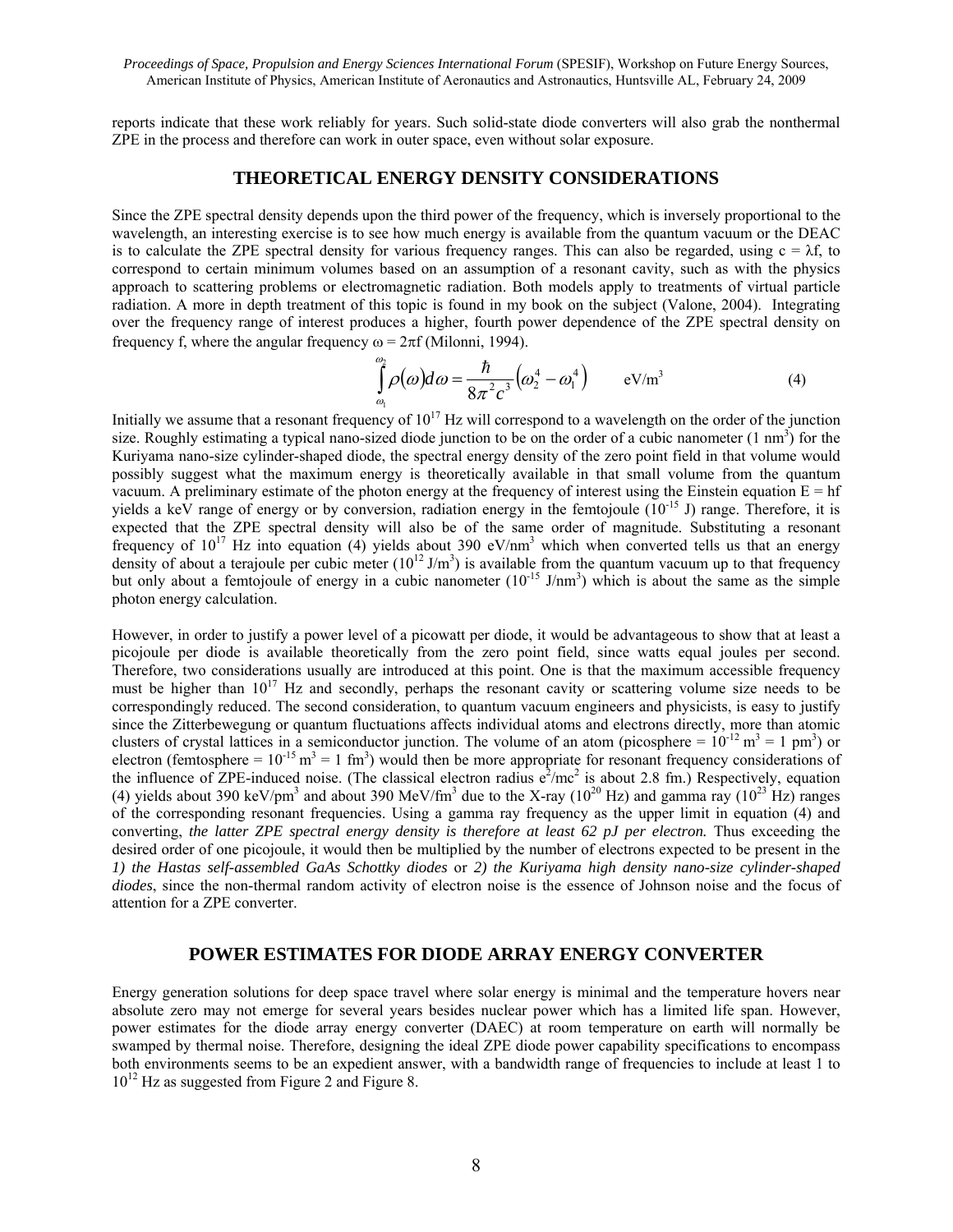To initiate power estimates for the DEAC, it is helpful to compare with the textbook order of magnitude estimates for broadband noise in solid state circuit components, whose range from the previous discussion also apply to the DEAC. Figure 8 displays the *1/f* noise region for an FET input amp in the 1 to 10 Hz range, with white noise extending from 10 to  $10^5$  Hz, above which the estimated noise becomes proportional to  $f$  (Northrop, 1997). The important observation for this section is that thermal and nonthermal sources produce voltage fluctuation noise in the nanovolt (nV) range per root hertz and current fluctuation noise in the femtoampere (fA) range per root hertz. Therefore, a rough power estimate over our ideal bandwidth would be to multiply them both for a power calculation with  $P = IV$ , using the lowest common amplitude of  $(10 \text{ nV/Hz}^{1/2})(10 \text{ fA/Hz}^{1/2})(10^{12} \text{ Hz}) = 0.1 \text{ nW}$  per device. This estimate is also of the same order of magnitude as the Pinto Casimir electrical generator mentioned earlier. Pinto among others like the Brown patent, make reasonable calculations of the energy density of arrays of vacuum engines similar to ZPE diodes, which conservatively reach estimates of hundreds of kilowatts/cubic meter  $(kW/m<sup>3</sup>)$ according to Pinto (1999). Converting 0.1 nW to the equivalent 100 pW = 100 x 10<sup>-12</sup> Watt and conservatively taking into account unseen conversion losses, frequency limits, etc., it can be further trimmed by estimating this calculation as a *range* of 1 pW at the lowest to 10 pW as a maximum power per diode, thus factoring in a 1/100 loss factor as a buffer against overestimates.



**FIGURE 8.** Plots of typical input noise root power spectrums for an FET input amplifier (Northrop, 1997)

The most interesting arrangement of diodes and resistors may be a convenient  $10 \text{ cm}^3$  (10 cc) box but could be larger if the diode packing density requires it. The proposed DEAC box will perhaps involve a choice of *1) the Hastas self-assembled GaAs Schottky diodes* or *2) the Kuriyama high density nano-size cylinder-shaped diodes*, both estimated to be in the range of  $10^{11}$  per cm<sup>2</sup> diode density. Using a conservative packing density of 2 mm per layer (with 1.1 mm substrates), we can pack 5 diode array layers in 1 cc and therefore, 5000 diode layers in 10 cc. This raises the diode density to 5 x  $10^{14}$  diodes (500 *trillion diodes*) in a 10 cc box. This is a favorable quantity for the estimated picowatt (1 to 10 pW) power level per diode, which yields a minimum of a 500 Watt DC generator from thermal and non-thermal noise combined, for the lowest estimate of 1 pW per diode. It is worthwhile noting that an array of a trillion molecular switches has been proposed using less than 100  $z$ J (100 x 10<sup>-21</sup> joules) per switch based on direct experimental measurement of a single molecule (Loppacher, 2003). Loppacher et al. also note that it requires "less than a femtojoule of energy" to switch a solid state transistor, which may be useful in an advanced design of a switching DEAC for AC output.

Surprisingly, the DEAC may reach into the optimal region of 5 kW if 10 pW per diode is possible, though this may only be possible with the additional input of thermal and ambient EMF *energy harvesting*. Note that the increase above 10 nV and 10 fA in voltage and current noise levels clearly produced at the low frequencies and most importantly, at the higher frequencies, in Figure 8, as well as any ambient electromagnetic smog, have been ignored for convenience. Of course, this estimate translates to hundreds of kilowatts/cubic meter  $(kW/m<sup>3</sup>)$  if such arrays were manufactured in larger sizes of a cubic meter.

Looked at another way, Figure 9 shows that Hastas measured a forward current of  $10^{-10}$  A or 100 picoamperes experimentally for a typical self-assembled ALMBE GaAs Schottky diode at zero bias voltage. With 500 trillion diodes in the 10 cc box example, this equates to 50 kA of current at 10 millivolts (10 mV) generated for a 500 W estimated output. In such a case, assembling a certain number of the diodes *in series* to create a convenient voltage for power conversion would be an obvious method for electrical energy utilization and ultracapacitor storage.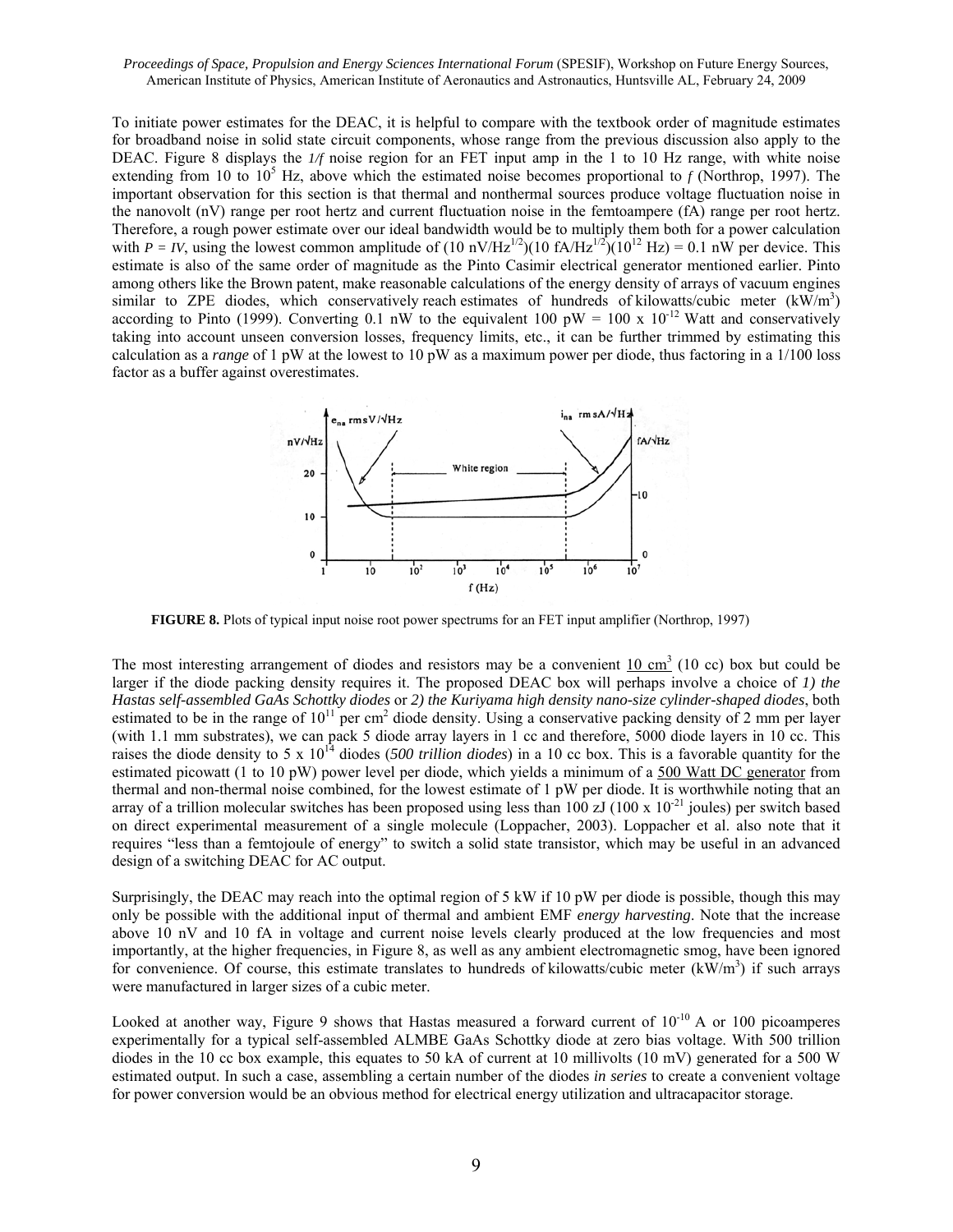

**FIGURE 9.** Experimental forward current-voltage characteristic of a typical Au/n-GaAs Schottky diode for a reference GaAs sample and the GaAs with InAs  $\overline{QL}$  structure sample showing  $10^{-10}$ A current conduction at zero bias voltage (Hastas, 2003).

A third perspective is offered with the Diode Array US patent #3,890,161 of Charles Brown mentioned previously. Brown suggested arrays of diode cylinders 25 nm in diameter for thermal and non-thermal electric noise conversion. With an estimated frequency bandwidth of  $10^{10}$  Hz and a 50% loss factor, his power estimate is  $10^{-5}$  Watts for a million diodes or equivalently, 5000 W for 500 trillion diodes, which is in the middle of the range estimated by two other approaches. It is also noted that the 25 nm diameter of the Brown diode can be reduced to a limit of 1 nm that is achievable today, as suggested above in Kuriyama's manufacturing patent, with Hastas' Schottky diodes or other molecular diodes.

It is also worth noting that the perspective offered above is consonant with the present industrial effort to accomplish *energy harvesting* and electromagnetic reception on a small scale today. A tunneling nanotube radio, using a single tunable nanotube for example, has been proposed and simulated (Dragoman, 2008). Therefore, it is important to emphasize that on the ground, especially near urban environments, a large amount of broadband EMF noise is available for energy harvesting with DEACs, that will conceivably overwhelm the small amount of energy available from thermal and non-thermal noise sources by several orders of magnitude. As such, the proposed DEAC operating as a broadband radiation scavenger would be more suitably labeled an "electromagnetic field energy harvesting urban generator of electricity" (EMFEHUGE) for commercial marketing purposes. An example of such a concept is the integrated environmental energy extractor that has been developed by General Electric, with supporting electronics such as diodes, to rectify and extract energy from movement of a capacitor or of a dielectric material (Ghezzo, Mario et al., "Integrated Environmental Energy Extractor", U.S. Patent 6,127,812, Oct. 3, 2000). A microscopic antenna system for focusing ZPE and amplifying its resonant frequencies for electricity generation has been patented by the U.S. Air Force (Mead, Franklin B. and Nachamkin, Jack, "System for Converting Electromagnetic Radiation Energy to Electrical Energy", U.S. Patent 5,590,031, Dec. 31, 1996). The Air Force approach to including a hemisphere collector or preferably a parabolic collector may also be advantageous with the proposed DEAC as well as other electromagnetic wave amplification techniques. It is also noted that "sub-picowatt signal level" detection is has already been accomplished with only a 120-element microbolometer diode array, designed for *low noise* performance by NIST, where random noise is systematically filtered out (Luukanen, 2004).

## **PRACTICAL CONSIDERATIONS**

Diode arrays of self-assembled molecular rectifiers or nano-sized cylindrical diodes have been shown to reasonably provide for rectification of electron fluctuations from thermal and non-thermal ZPE sources to create an alternative energy DC electrical generator. Any additional noise perhaps contributed by a series carbon resistor will also increase these estimates for the thermal noise though at the same time is expected to reduce the power output (Northrop, 1997). Since these calculations have been done at room temperature, it should be noted that if solar heat or any other heat source is added, such estimates will also increase proportionally, such as with the Schottky photodiodes mentioned earlier. However, every DEAC is designed to rectify thermal noise and therefore cause refrigeration instead of the typical semiconductor heat generation, which serendipitously helps in a time of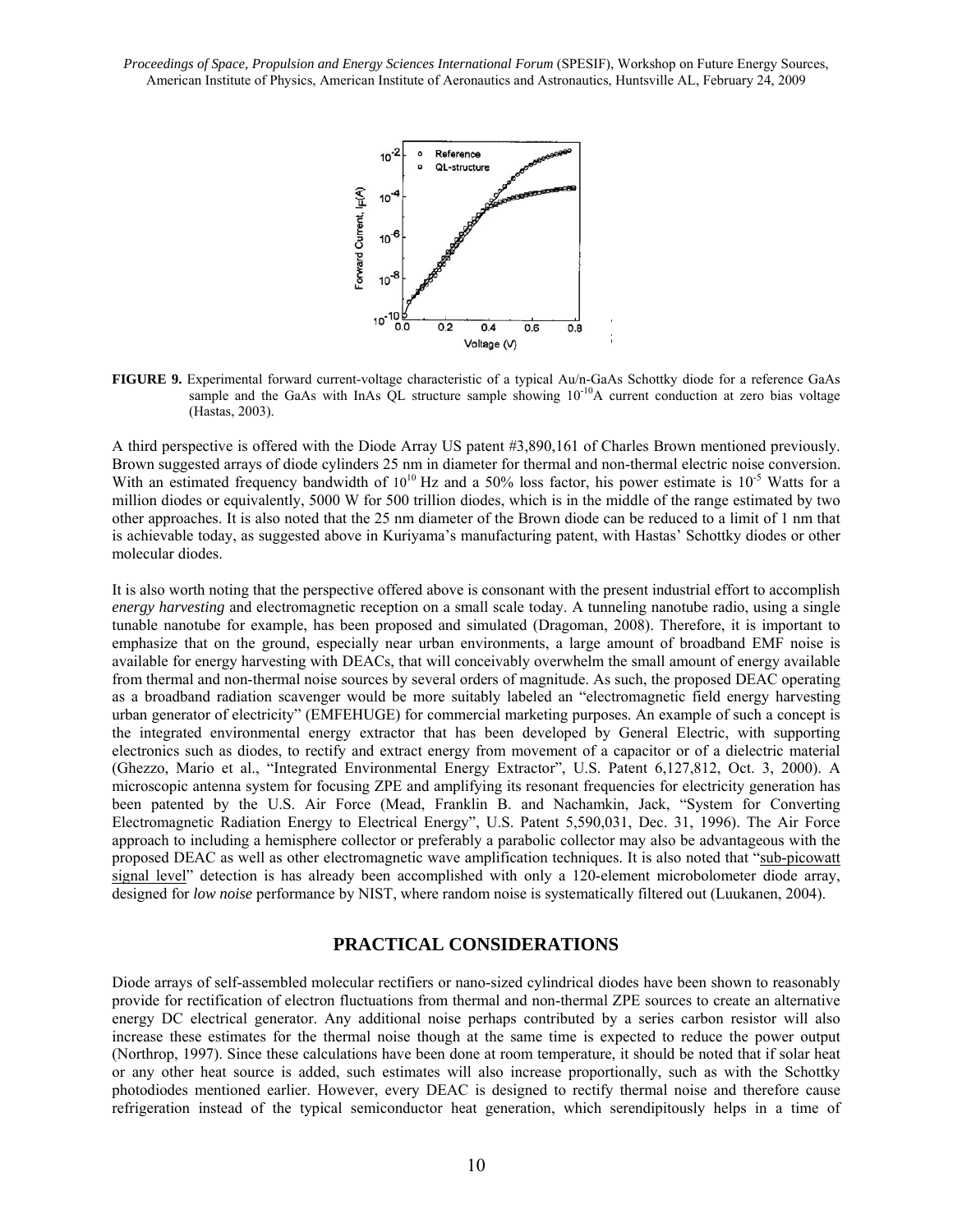increasing global warming. In the expected near future scenario of climate change, thousands of people in temperate zones are at risk during the summer for heat stroke (over 2000 people died in France during a heat wave that lasted two weeks). Therefore, having a solid-state, square meter sealed cube that generates electricity and cools the building will serve both vital purposes. Ideally, it will also make rural areas and third world countries habitable while lessening developed countries' dependence on centralized grid power.

A practical consideration is the fact that the thermal conversion to electricity causing refrigeration is expected to occur at the junction of each diode, while possible heat generation could be expected from the rest of the circuitry and wiring leading the electrical current out of the DEAC. Therefore, typical silicon carbide heat conductors, which are also electrical insulators, can be used advantageously in this situation to manage thermal dissipation and heat exchange.

Though today's trend toward energy harvesting is cited as supportive of this article's thesis, it should be noted that the proposed DEAC is novel and untested, apart from the diodes and devices referenced. With the entire electronics industry focused solely on *noise reduction*, it is no surprise that no one has built a practical DEAC prototype so far. Even the U.S. Patent Office simply allows "constructive reduction to practice" instead of actual reduction to practice for patenting inventions and no working model has been requested by the entire Office for decades. Proving that broadband electrical noise exists is easy. Designing the best zero bias diode array for the job of harvesting it is another engineering effort worthy of a future article. Certainly, a new research direction is warranted in order to reverse the present noise reduction trend in zero bias diodes in favor of noise amplification, noise equivalent power increase, and high noise to signal ratios suitable for energy harvesting rectifiers. Such a research effort is found in the literature with the investigation of the necessary conditions for enhancement of shot noise attributed to "electrostatic-potential fluctuations" and that it results in charge accumulation rather than system instability (Song, 2003).

#### **REFERENCES**

Beck, Christian and Mackey, Michael, "Could dark energy be measured in the lab?" *Phys. Letters B*, V. **605**, (2005), p. 295.

- Blanco, R., França, H. M., Santos, E., and Sponchiado, R. C., "Radiative noise in circuits with inductance," *Phys. Lett.* A**282**, (2001), pp. 349-356.
- Brenning, H., Karanov, S., Duty, T., Kubatkin, S., and Delsing, P., "An ultrasensitive radio-frequency single-electron transistor working up to 4.2 K", *J. Appl. Phys.* **100**, (2006), p. 114321.
- Davis, E., Teofilo, V. L., Puthoff, H. E., Nickisch, L. J., Rueda, A., and Cole, D. C., "Review of Experimental Concepts for Studying the Quantum Vacuum Field," in the proceedings of *Space Technology and Applications International Forum (STAIF-06)*, edited by M. S. El-Genk, AIP Conf. Proc. **813**, (2006), p. 1390-1401.
- Dhirani, A., Lin, P. H., Guyot-Sionnest, P., Zehner, R. W., and Site, L. R., "Self-assembled molecular rectifiers" *J. Chem. Phys*., V. 106 (12), March 22, 1997, p. 5249
- Dragoman, D., and Dragoman, M., "Tunneling nanotube radio", *J. App. Phys.*, V. **104**, (2008), p. 074314.
- Hastas, N. A., and Dimitriadis, C. A., "Low frequency noise of GaAs Schottky diodes with embedded InAs quantum layer and self-assembled quantum dots", *J. App. Phys*., V. **93**, N. 7, April 1, (2003), p. 3990.
- Kach, A., Wendin, G., Johansson, G., "Full-frequency voltage noise spectral density of a single-electron transistor" *Phys. Rev. B,* V. **67**, (2003), p. 035301.
- Koch, R. H., Van Harlingen, D. J., and Clarke, J., "Quantum-Noise Theory for the Resistively Shunted Josephson Junction" *Phys. Rev. Letters,* Vol. **45**, No. 26, Dec., (1980), p. 2132.
- Koch, R. H., Van Harlingen, D. J., and Clarke, J., "Measurements of Quantum Noise In Resistively Shunted Josephson Junctions", *Physical Review B,* Vol. **26**, No. 1, July, (1982), p. 74.
- Loppacher, C., Guggisberg, M., Pfeiffer, O., Meyer, E., Bammerlin, M., Luthi, R., Schlittler, R., Gimzewski, J., Tang, H., and Joachim, C., "Direct determination of the energy required to operate a single molecular switch", *Phys. Rev. Letters,* V. 90, No. 6, 2003, p. 066107-1
- Luukanen, A., Miller, A. J., Grossman, E. N., "Active millimeter-wave video rate imaging with a staring 120-element microbolometer array", in *Radar Sensor Technology VIII and Passive Millimeter Imaging Technology VII,* edited by Trebits, R., Kurtz, J. L., Appleby, R., Salman, N. A., Wikner, D. A., *Proceedings of SPIE*, Vol. 5410, p. 195
- Lynch, J., Moyer, H., Schulman, J., Lawyer, P., Bowen, R., Schaffner, J., Choudhury, D., Foschaar, J., Chow, D., "Unamplified Direct Detection Sensor for Passive Millimeter Wave Imaging" in the proceedings of *Passive Millimeter-Wave Imaging Technology IX*, edited by Roger Appleby, Proc. of SPIE, V. **6211**, (2006), p. 621101.
- Milonni, Peter, *The Quantum Vacuum*, Academic Press, San Diego CA, 1994, p. 49
- Northrop, Robert, *Introduction to Instrumentation and Measurements*, CRC Press, Boca Raton FL, (1997).

Oda, Shuri and Ferry, David , *Silicon Nanoelectronics*, Taylor and Francis Group, CRC Press, Boca Raton FL, (2006).